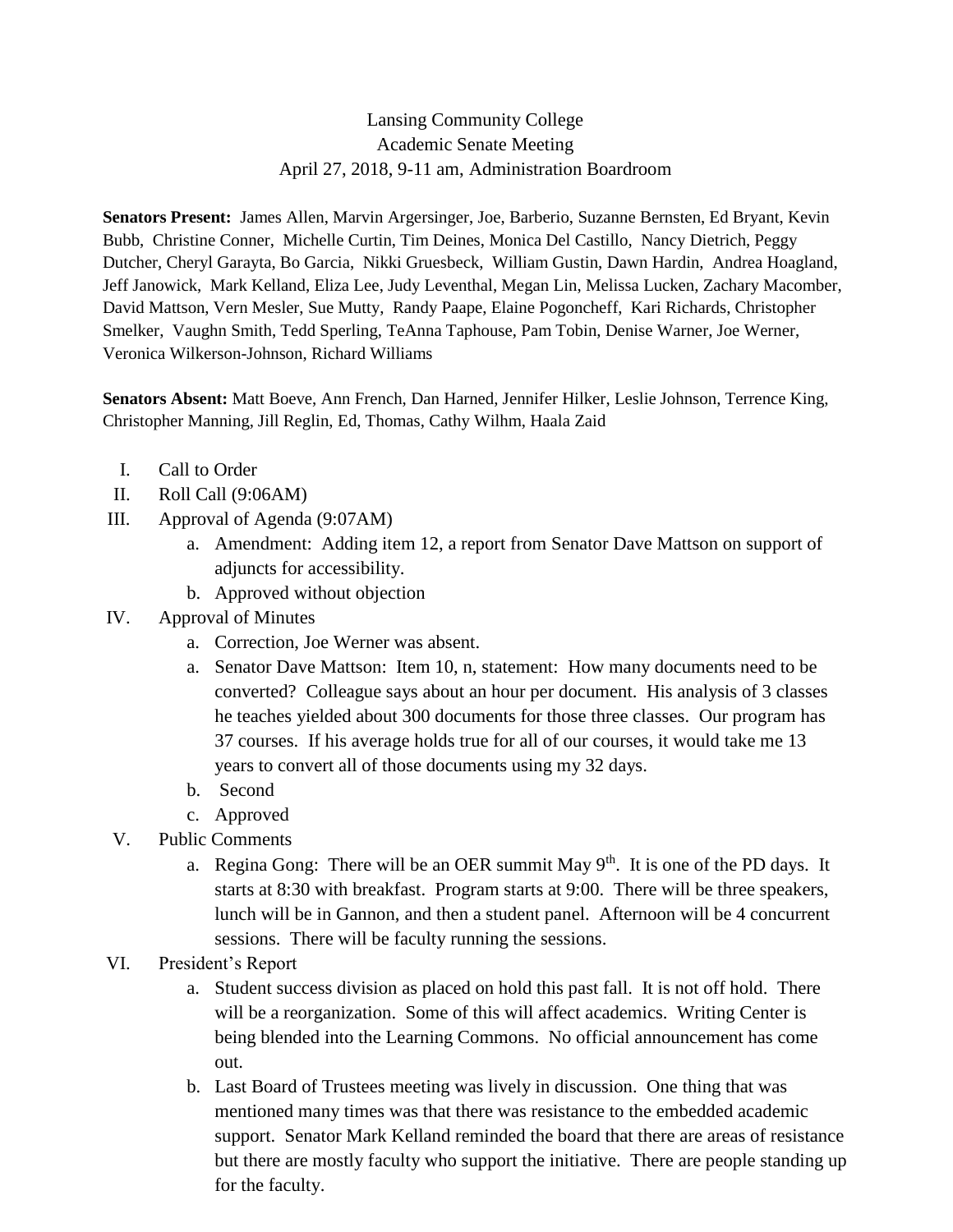- c. There are parts of the new web refresh out there. There is a committee for the final overview. At long last this is finally going to happen.
- d. There is a whole refresh of D2L. It will look very different but run the same. There are emails from e-learning, please look at those. It will be affecting summer classes.
- e. Senator Chris Manning went on sabbatical and Senator Megan Lin has taken over chair of Student Advisory Committee. She has been officially appointed.
- f. Thank you to Student Senator Vaughn Smith and Student Senator Haala Zaid.
- g. May 11 meeting will start at 10:00am and go to 11:30am. There will be pizza after the meeting. It will be a student panel, where they discuss the support services that they benefit from. It is tied to EAST. Hopefully we will continue the discussion about student/faculty rights and responsibilities.
- VII. Provost's Report
	- a. There is a tentative academic affairs proposed calendar on accessibility. It is tentative. Karen Tommosulo will be putting information in The Star. There will also be something sent in the mail and by email. Part of this will be during PD days.
- VIII. Consent Agenda Action Items
	- a. Curriculum Committee Course Recommendations
	- b. Approved without objection.
	- IX. Introduction of New Senators (Secretary Lee)
		- a. Elections are over. There were many write in candidates which is appreciated.
			- i. Applied Manufacturing Tech Vern Mesler
			- ii. Business and Community Institute Richard Williams
			- iii. Business and Economics Vacant
			- iv. Center for Transitional Learning Denise Warner
			- v. Communication Media and the Arts Christine Conner
			- vi. Computer Information Technology Tedd Sperling
			- vii. Design and Construction Technology Joe Barberio
			- viii. English Melissa Lucken
			- ix. Math and Computer Science –Dawn Hardin
			- x. Science Peggy Dutcher
			- xi. Tutoring Services TeAnna Taphouse
			- xii. Member at Large Joe Werner
		- b. A very special Thank You to our outgoing senators! We appreciate all the hard work they have put into the Senate.
			- i. Sue Mutty of Business and Community Institute
			- ii. Randy Paape of Business and Economics
			- iii. Chris Manning of Center for Transitional Learning
			- iv. Jill Reglin of English
			- v. Dan Harned of Math and Computer Science.
	- X. Update on Preferred Name (Senator Del Castillo)
		- a. Senator Monica Del Castillo: Jess Stevens from Campus Resources for Non-Traditional and Special Populations is joining this morning. He is a CRS in the Star Zone. He did a lot of research work for this. After a discussion with Vice President Lisa Webb Sharp, it was determined that the college was on board with this initiative. She asked to provide some research or best practices to show the ELT. Jess researched 2 and 4 year schools and did an informal student survey.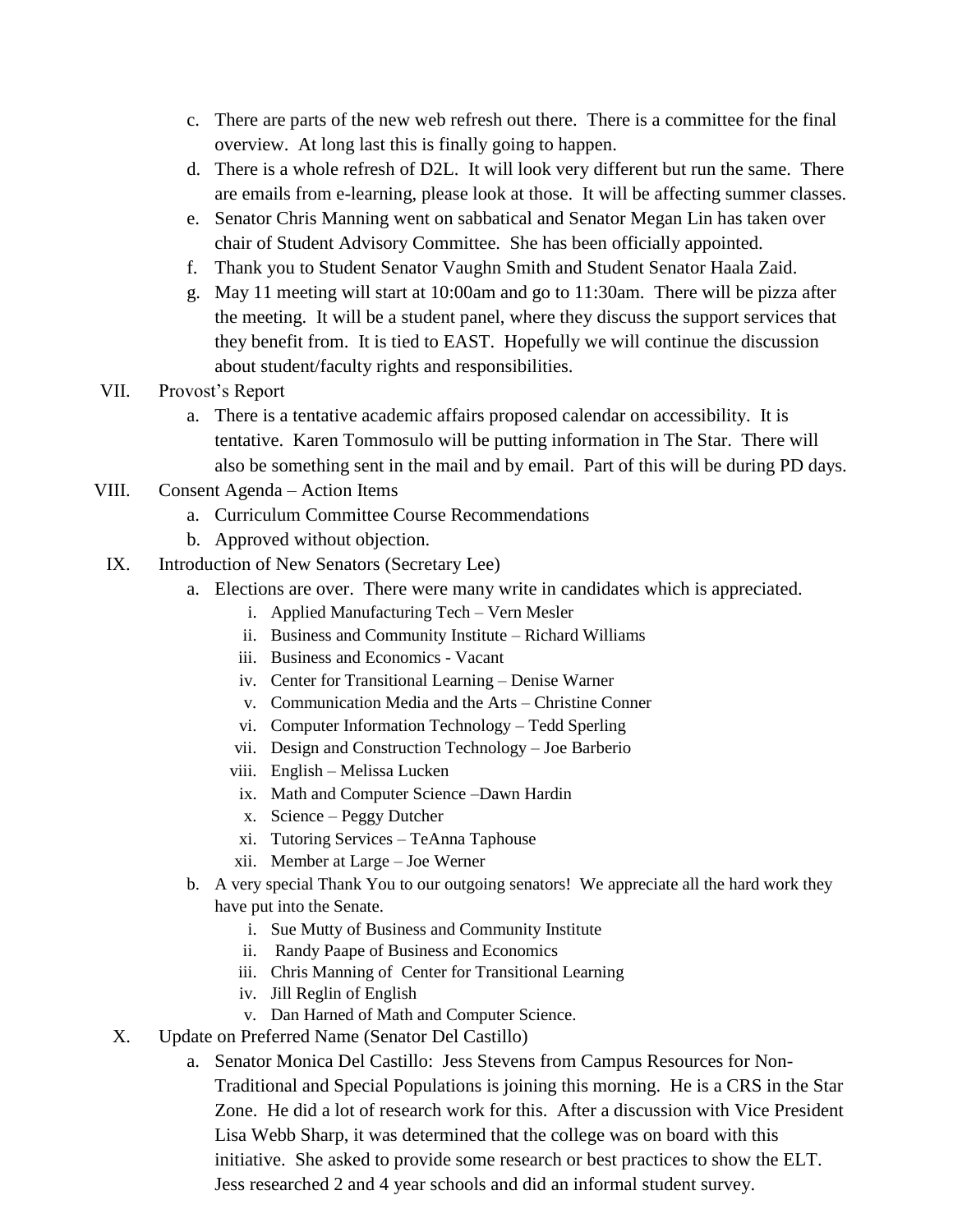- b. Jess Stevens: Preferred name is for transgender, internationals, etc students who want to use a different name than their legal name. U of M, Eastern Michigan, Delta College Etc. all have preferred name policy. Students use banner to change their name easily. Diplomas can have preferred name but transcripts cannot because they are a legal document.
- c. Senator Monica Del Castillo: This information was presented to Senior Vice President Lisa Webb Sharp and is now being brought to the senate. Senator Kevin Bubb helped present this.
- d. Senator Kevin Bubb: What we need now is our next steps? We need to go through project management. We need to confer with legal counsel as well as IT. The preference would be to use what banner already has and not make something new.
- e. Senator Monica Del Castillo: We would like the senate to develop a small group to develop the policy. And ask legal counsel to review it. We would like to see a Dean level position to help with the writing of the policy. It makes sense to have Dean Chris Lewis do this since it is coming out of his division. We would also like someone from the Registrars Office. JR is an ad hoc. Need also an IT or PC tech. And then one or two senators who are interested in this. The idea is to write the policy, submit it to legal, and then submit the project back to Senator Kevin Bubb for that to go through their process. Spring of 2021 would be a goal (there is a lot going on with OER and Accessibility).
- f. Senator Richard Williams: Is there any action or protection when someone uses an incorrect gender pronoun?
- g. Jess Stevens: Policy at LCC covers gender identity which should cover if there is a misunderstanding between student and staff.
- h. Provost Elaine Pogoncheff: We have not thought about that. Personally, if someone does it purposefully or maliciously then it would be against our code of conduct. A mistake is okay and will not be sanctioned. If it is knowingly and purposefully used to humiliate a person than there will be actions taken.
- i. Motion to bring a team together
	- i. Senator James Allen motions
	- ii. Senator Veronica Wilkerson-Johnson seconds
	- iii. Approved
- XI. Senate Committee/Team Discussions
	- a. There are 4 Standing Committees as well as a table for the Strategic Plan and for Senate Teams.
	- b. Senator James Allen: There are 5 committees, there is the online learning committee.
	- c. Senator Mark Kelland: There are only 4 standing committees.
	- d. Senator James Allen: Article 7, the Senate can disband any chartered committee with a 2/3 vote. The Online Learning Committee was never formally disbanded.
	- e. Senator Mark Kelland: That proves my point since the Online Learning Committee was never chartered.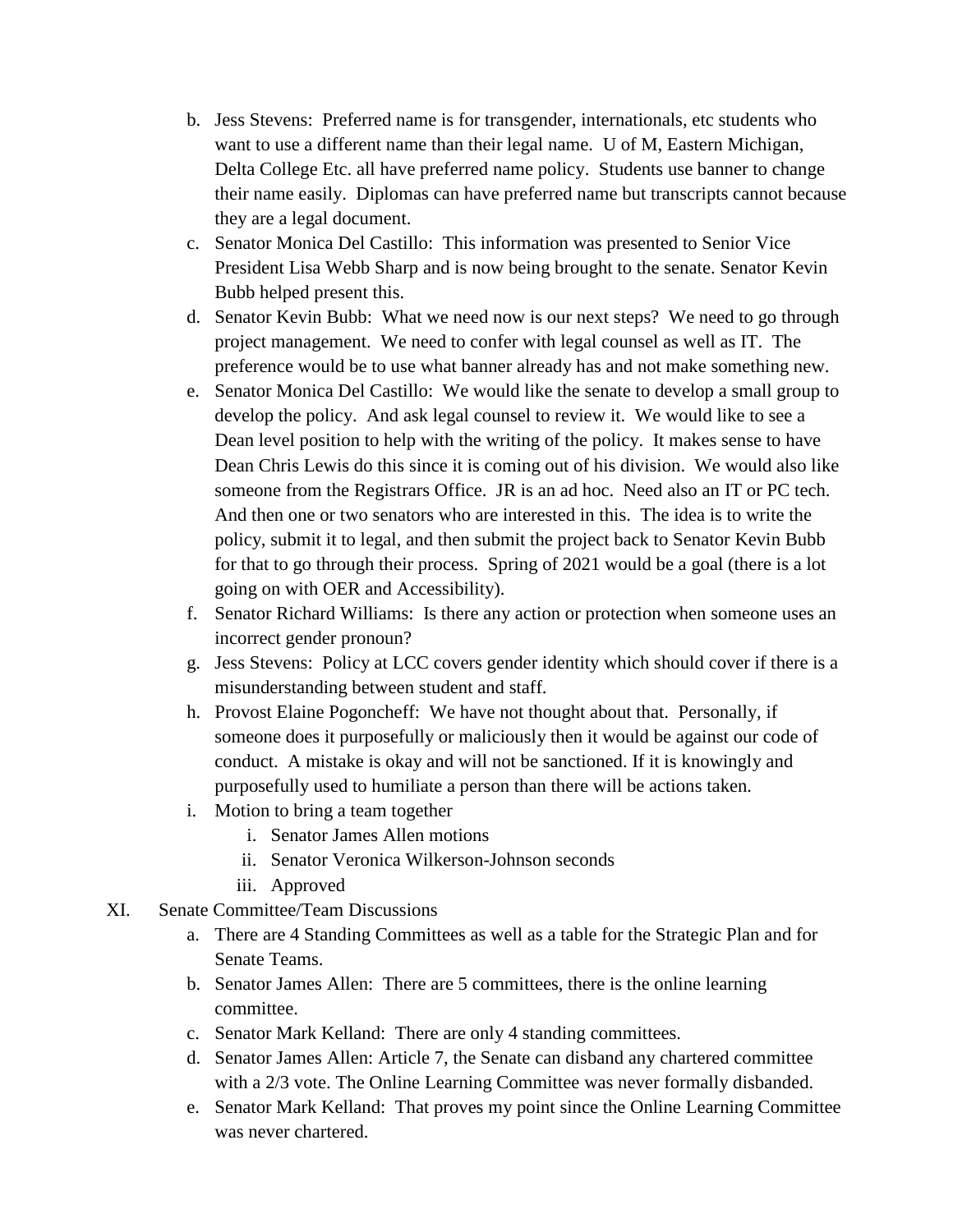- XII. Report on Accessibility Senator Dave Mattson
	- a. Senator Dave Mattson: Statement from Department on Accessibility. See Appendix I (pg.6).
	- b. Provost Elaine Pogoncheff: Had a MAHE meeting about compensation with accessibility recently. If there is a program that is in need of assistance, there can be a negotiation with your dean. We need to see what needs to be done and how long it takes to get done. Mentioned in January kickoff. Anything made from this point on to make all documents accessible. There was a tentative timeline handed out at the beginning of the meeting. Hopefully people have been doing this over the semester. Some people began in January. Previous courses she taught could be accessible in two weeks. F2F does not mean you don't need to use D2L. At the MAHE meeting it was determined that it is up to the program to develop the core content of a course. And that should mean there is an accompanying master course in D2L for each course. Prioritize. Use resources on campus. Don't wait. There is information on CTE and e-learning website. There are a number of factors that play into this. The big thing is quality. Reduce the variables involved in quality. Focusing on quality of content and quality of instruction. This is an opportunity. Every individual does not need to redo every course and every shell, etc. It is the programs responsibility. It is the faculty who are in charge of the content. There needs to be standardization. There should be standard content, there should be a course shell for each course, and the master course shell must be accessible. Then it is up to each individual to mess with it. There are places where there are going to be problems: science, math, tech careers, etc. But we need a deadline. Our buildings are accessible. We are moving from buildings to materials. The students don't have to have a disability to learn a number of ways. We are not saying we aren't going to pay anybody to do this. But we have a year and half to start divvying up the work. Don't wait until the last minute. Be proactive.
	- c. Senator Monica Del Castillo: The fact that we are going in this direction is amazing. This initiative does not mean that you are not going to get anymore pink forms. If students still require extra time, or quiet room, etc. then you will still get a form.
	- d. Senator James Allen: When we first heard about this it was overwhelming but once he got started it started to click. Don't let the enormity of the project deter you.
	- e. Senator Pam Tobin: As an adjunct, and 80% of faculty is adjunct, it's easy to say do one hour at a time. But that's one hour of unpaid time. The majority of us are not full time. It is continually heard that this is a union issue. The Union has tried to work with the administration and they will not budge. All of the programs have unique classes for CEWD. Many are developed at home. Need to see an adjunct team come together or there will be a revolt.
	- f. Provost Elaine Pogoncheff: If there is a need that needs to be negotiated then it needs to be negotiated with your supervisor
- XIII. Potential Future Agenda Items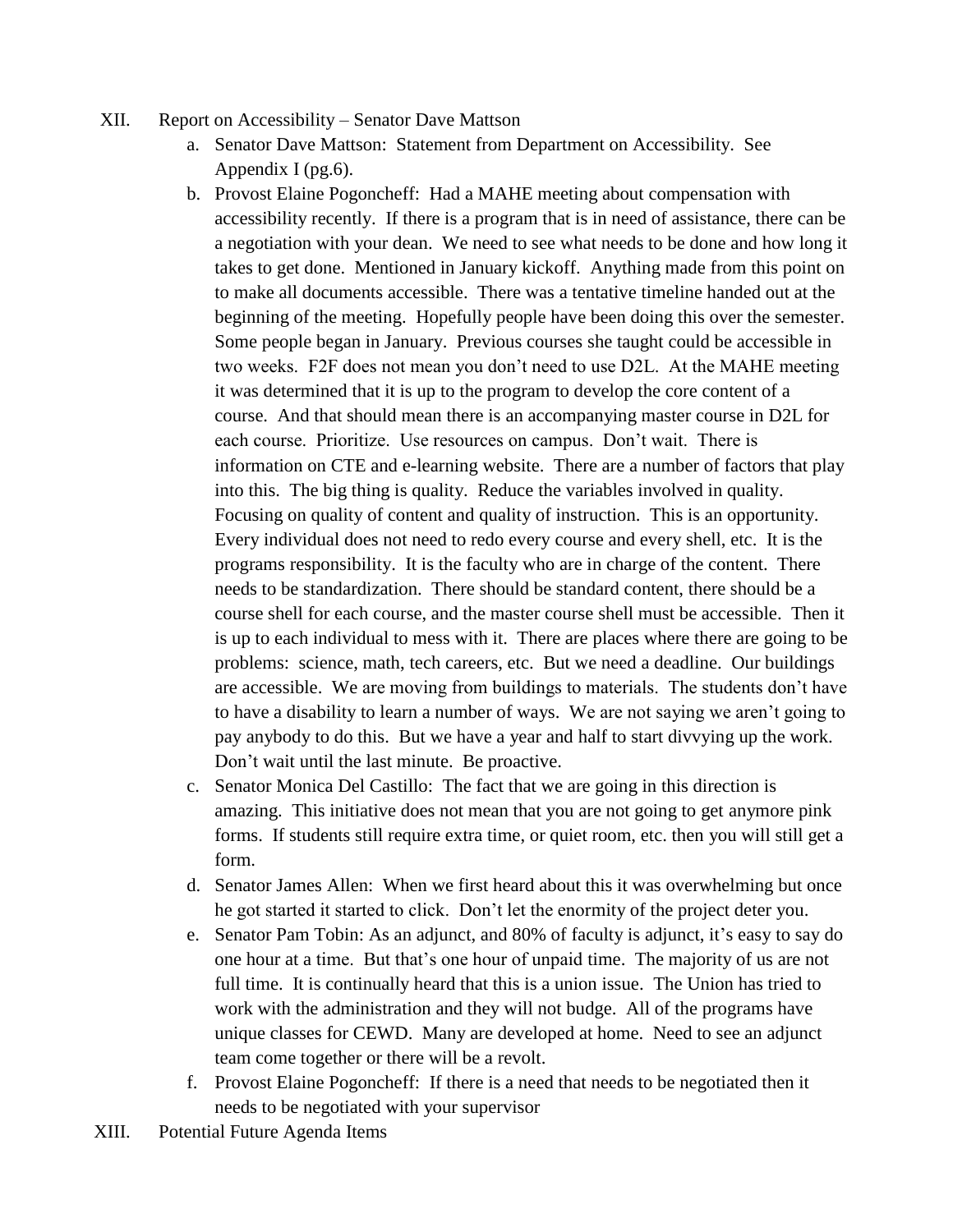- XIV. Motion to adjourn
	- a. Senator Joe Werner motions.
	- b. Senator Kevin Bubb seconds.
	- c. Adjourn (11:01AM)

*Purpose: The purpose of the Academic Senate will be to provide faculty input and advice to the administration concerning issues of College-wide educational philosophy, College-wide academic policy, and priorities in the College-wide deployment of capital or financial resources, except as covered by the scope of collective bargaining. The Senate will be proactive and collaborative in its approach, seeking consensus whenever possible, and will foster and support effective and transparent communication with the college community. Student learning is the ultimate goal of this body.*

Respectfully submitted by Eliza Lee, Academic Senate Secretary.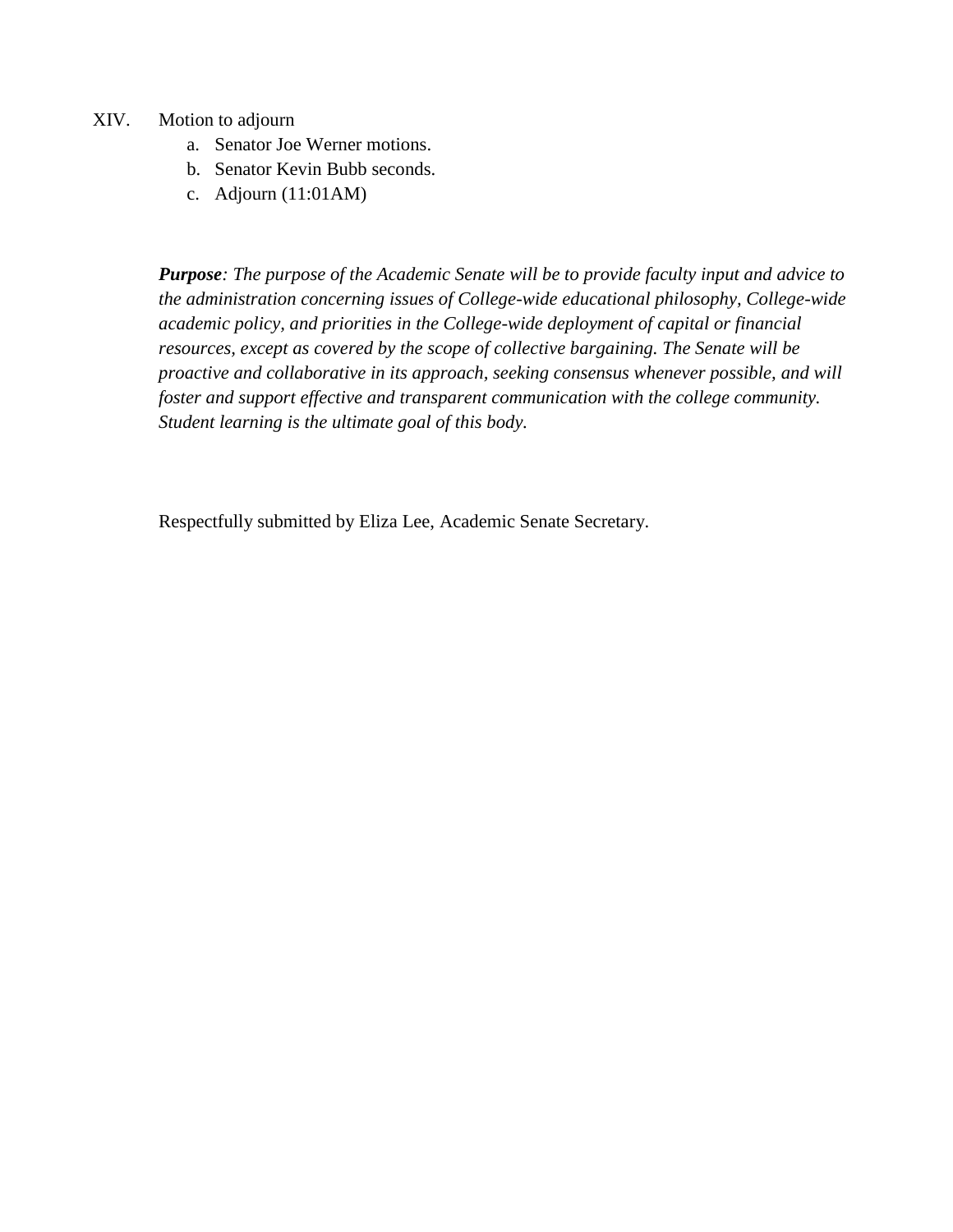# Appendix I

Thank you President Kelland for allowing me a chance to share.

My comments come from roughly 20 hours of discussion over the past month with my colleagues, most of it informal, as they have processed email messages and learned more via attendance at training sessions, etc.

 As context for my comments, please recall that, in the program I serve in, there are 37 different courses and an average of 90 documents per course that exist in digital format to supportthose classes. Most of these documents are currently provided to students in hard copy course packets paid for by their course fees.

I've divided my comments into three categories.

- Responses to the scope of the task at hand.
- Concerns regarding compensation and assignment of responsibility.
- Concerns regarding the timeline and project management.

#### **Responses to the scope of the task at hand.**

- There is an understanding that the College is motivated both by legal responsibilities and by its desire to serve students. There is also an understanding that the law affords the college some flexibility in how we make accommodations.
- Understanding that web content must be made accessible, we have received conflicting direction on the conversion of documents not delivered via the web. It seems that there is what I call the "pro‐ active approach" which requires that all documents that exist in digital format be converted verses a more responsive approach where documents are converted on an as- needed basis. It is our understanding that both approaches will allow the College to be in compliance with the law. Clarity on what the College is expecting and where they sit on this issue is needed.
- Some have shared that it is the College policy document on Accessibility that becomes the official means by which the process is guided and compliance is measured. It is also here where a timeline that is informed by priorities is established and the College administration, weighing all the ramifications of staffing the effort, must balance what they are willing to pay, what they are going to choose to expect and how a timeline can help both ease the pressure and accomplish the goals in conformance with legal requirements.

#### **Concerns regarding compensation and assignment of responsibility.**

- I think it fair to say that official communication thus far has left room to question whether the College is intending to compensate faculty for the work of document conversion. For Full Time faculty, our administrators can assign conversion as part of our 32 day assignment. In Technology Careers, this would detract significantly from our ability to run and manage the day to day operations of each of our programs.
- The potential that document conversion will become an additional expectation without additional compensation does not sit well.
- I trust that administration is not surprised by that reaction that they, like us, have an appropriate respect for what each of us bring to the college in exchange for the compensation we receive.